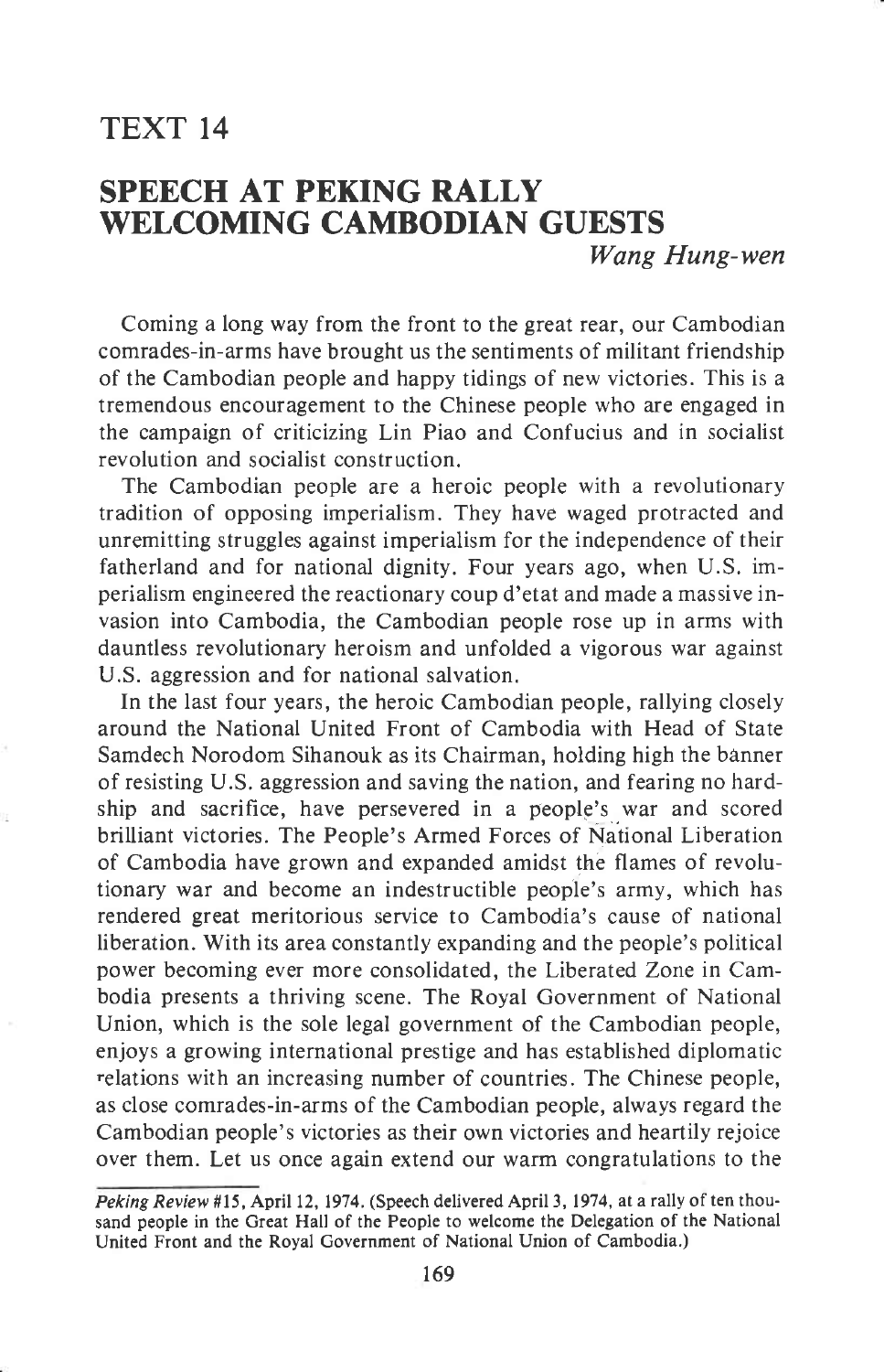fraternal Cambodian people.

The Cambodian people's war against U.S. aggression and for national salvation is another brilliant example in the contemporary world of a small nation daring to resist the aggression of a big nation. Cambodia is a country with a population of only seven million, and the enemy the Cambodian people face is U.S. imperialism, which is armed to the teeth. Yet the Cambodian people are resolved to take their destiny into their own hands. Daring to despise the colossus-like enemy and daring to take up arms, they have persevered in fighting and so expanded their forces from small to big and from weak to strong and achieved the great victories of today. It is just as the Chinese people's great leader Chairman Mao said in his statement of May 20, 1970: "A just cause enjoys abundant support while an unjust cause finds little support. A weak nation can defeat a strong, a small nation can defeat a big. The people of a small country can certainly defeat aggression by a big country, if only they dare to rise in struggle, dare to take up arms and grasp in their own hands the destiny of their country. This is a law of history."

The Cambodian people's victories have come about because the National United Front and the People's Armed Forces of National Liberation of Cambodia have closely relied on the people and adhered to the correct line of independence, initiative, self-reliance and people's war. By their victories, the Cambodian people have not only laid a solid foundation for the independence and liberation of Cambodia and done their part for the just cause of the three Indochinese peoples, but also greatly inspired and supported all other oppressed nations and peoples and made an important contribution to the anti-imperialist revolutionary struggle of the people of the whole world.

At present, the Cambodian people are continuing their triumphant advance and fighting heroically to seize still greater victories. The direct invasion of American ground forces was repulsed; the U,S. policy of bombing has gone bankrupt; the plan of so-called "Khmerization" of the war has also been repeatedly frustrated by the Cambodian people. The traitorous Lon Nol clique is beleaguered and fast sinking. It can only hole up in Phnom Penh and some other isolated cities, eking out its feeble existence. Though U.S. imperialism is still stepping up its aid and giving blood-transfusion and resuscitation to the traitorous Lon Nol clique, all its efforts to save the clique from its doom will prove futile.

The Chinese people firmly support the five-point declaration of Head of State Samdech Norodom Sihanouk and the political programme of the National United Front of Cainbodia, which were reaffirmed by the Cambodian National Congress. The Chinese people firmly support the

 $1.0\%$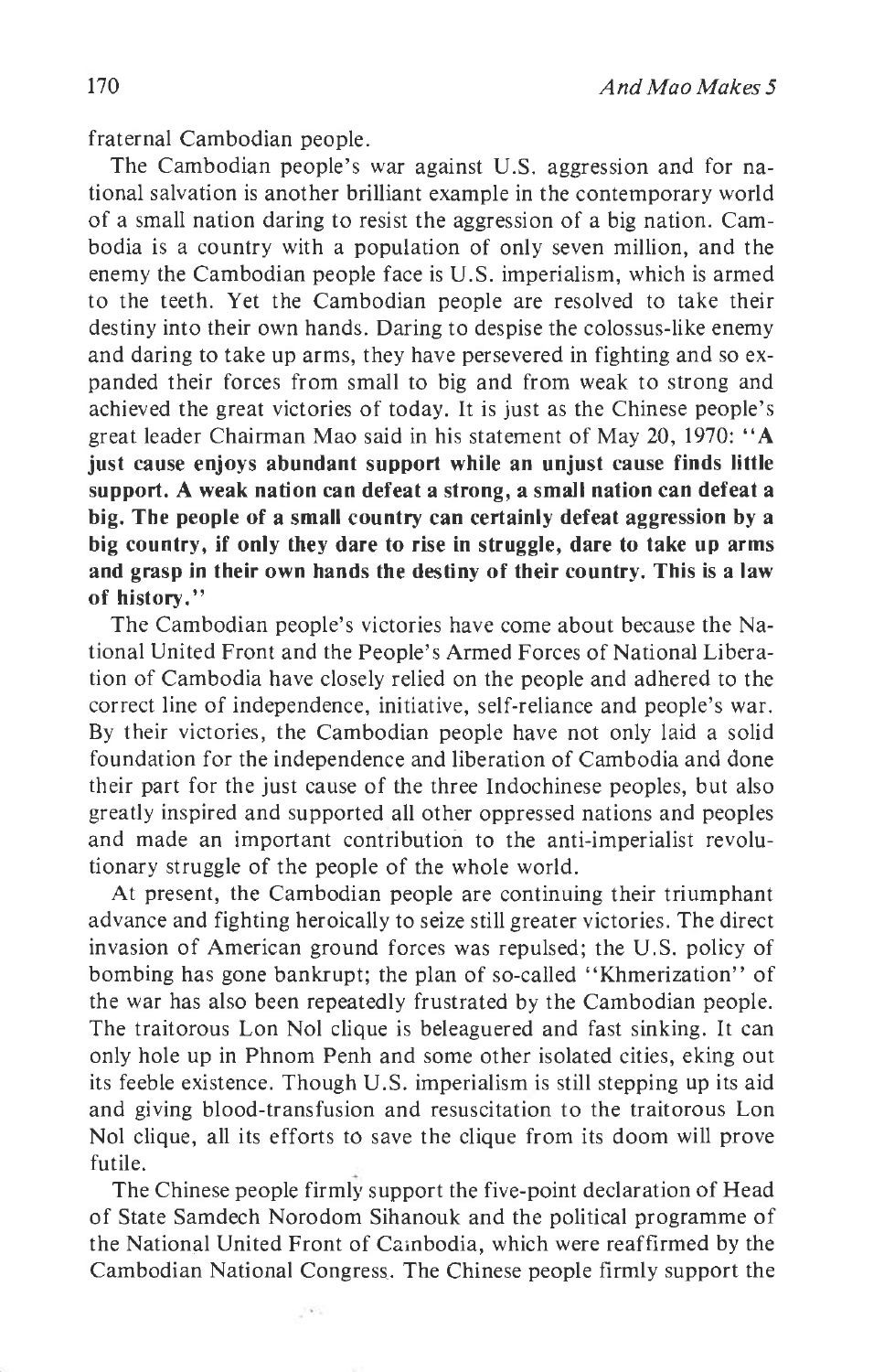Cambodian people in their struggle against U.S. aggression and for national salvation. The United States must stop all its support and aid to the traitorous Lon Nol clique. The Cambodian question should be settled by the Cambodian people themselves free from foreign interference. We are firmly convinced that victory belongs to the heroic Cambodian people and that an independent, peaceful, neutral, sovereign and democratic Cambodia will surely appear.

At present, the international situation is getting better and better. The basic characteristic of the developing situation is universal great disorder. "The wind sweeping through the tower heralds a rising storm in the mountains." The great revolutionary teacher Lenin said: "An essential feature of imperialism is the rivalry between several great powers in the striving for hegemony." There are two superpowers in the world today. Relying on the few atom bombs they possess, they are engaged in an intense rivalry for hegemony. This is something determined by the nature of imperialism. One of the superpowers is desperately trying to hold on to the many places it has occupied; the other is reaching out in every direction and worming its way into every crevice. Strategically, Europe is the focus of their contention. At the same time, their fierce contention extends also to the Middle East, the Arab world, the Mediterranean as well as the Indian Ocean. They talk about detente, but actually they are engaged in rivalry. Their rivalry and their aggression, subversion, interference, control and plunder everywhere have greatly sharpened the basic contradictions in the world, stimulated the awakening and solidarity of the people of the world and aroused them to strong resistance. A tidal wave of struggle against imperialism, colonialism, neo-colonialism, hegemonism, Zionism and racism is sweeping the globe. Moving against the tide of history, the two superpowers inevitably run up against a wall everywhere and land themselves in ever greater difficulty. They put up <sup>a</sup> bold front and keep a stiff upper lip, but in fact they are in the plight described in the verse: "flowers fall off, do what one may." Countries want independence, nations want liberation, and the people want revolution-this is the historical trend that no one can resist.

Lenin said on many occasions that imperialism means aggression and war. War is inevitable so long as imperialism exists. While having full confidence in the future of the world, we maintain high vigilance and are prepared against a surprise attack by social-imperialism and against any trouble-making by the superpowers in the world at large. Resolutely carrying out Chairman Mao's teaching of "be prepared against war, be prepared against natural disasters, and do everything for the people," we are making every necessary preparation. Whatever happens in the world, the Chinese people will unswervingly unite and fight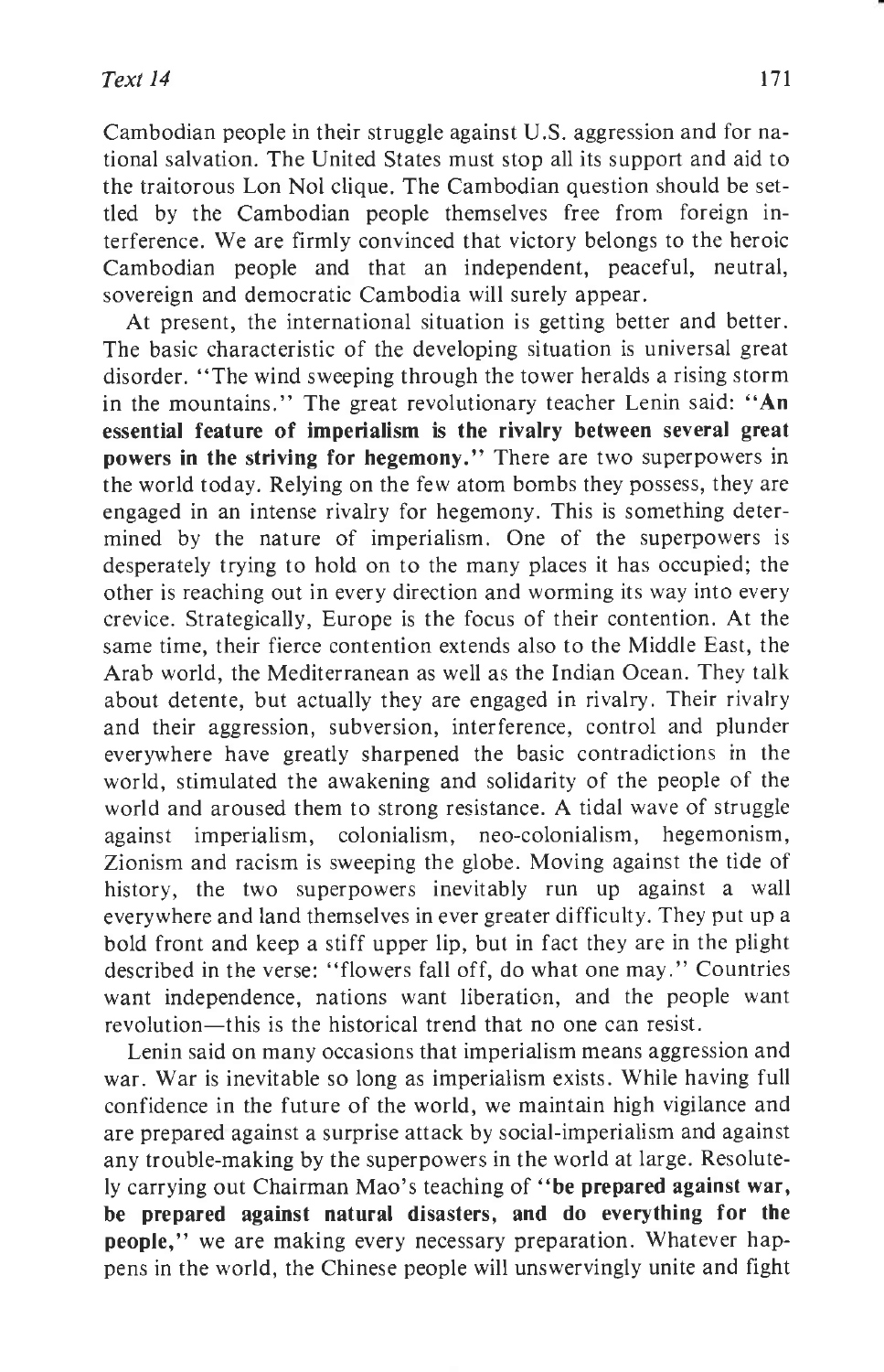together with the people of the entire world.

We warmly hail the great victories won by the three Indochinese peoples in their wars against U.S. aggression and for national salvation and firmly support their just struggles. We firmly support the solemn and just stand taken by the Covernment of the Democratic Republic of Viet Nam and the Provisional Revolutionary Government of the Republic of South Viet Nam for the thorough implementation of the Paris agreement as well as the six-point proposal for achieving peace and national concord in south Viet Nam put forward recently by the Provisional Revolutionary Government of the Republic of South Viet Nam. The United States and the Saigon administration must truly implement all the provisions of the Paris agreement and stop all their acts which violate the agreement. We firmly support the correct stand taken by the Lao Patriotic Front and the Union of the Lao Patriotic Neutralist Forces for the thorough implementation of the Vientiane agreement and the Lao people's just struggle to achieve national concord and build a peaceful, independent, neutral, democratic, unified and prosperous Laos. We are convinced that the three Indochinese peoples, holding high the banner of the Summit Conference of the Indochinese Peoples, uniting closely and supporting one another, will surmount all difficulties and obstacles and realize their respective sacred national aspirations.

We firmly support the Korean people in their just struggle to oust foreign interference and achieve the independent and peaceful reunification of their fatherland, firmly support the Arab people, including the Palestinian people, in their struggle against Israeli Zionist aggression and for the recovery of the occupied territories, firmly support the Palestinian people in their just struggle for the restoration of their national rights, and firmly support the peoples of Asia, Africa and Latin America in their struggles against imperialism, hegemonism, colonialism, neo-colonialism, Zionism and racism and their just struggles to win or safeguard national independence, defend state sovereignty, develop the national economy and protect national resources. We resolutely support all just struggles of the people of the world.

China and Cambodia are close fraternal neighbours. There exists a traditional friendship of long-standing between our two peoples. In the protracted anti-imperialist revolutionary struggle, we have always sympathized with and supported each other. Over the past few years in particular, our solidarity and friendship have been further consolidated and developed. Our friendship is one that can stand tests, and no one on earth can undermine it. The Chinese people have always considered it their bounden internationalist duty to support the Cambodian people's war against U.S. aggression and for national salvation. Four years